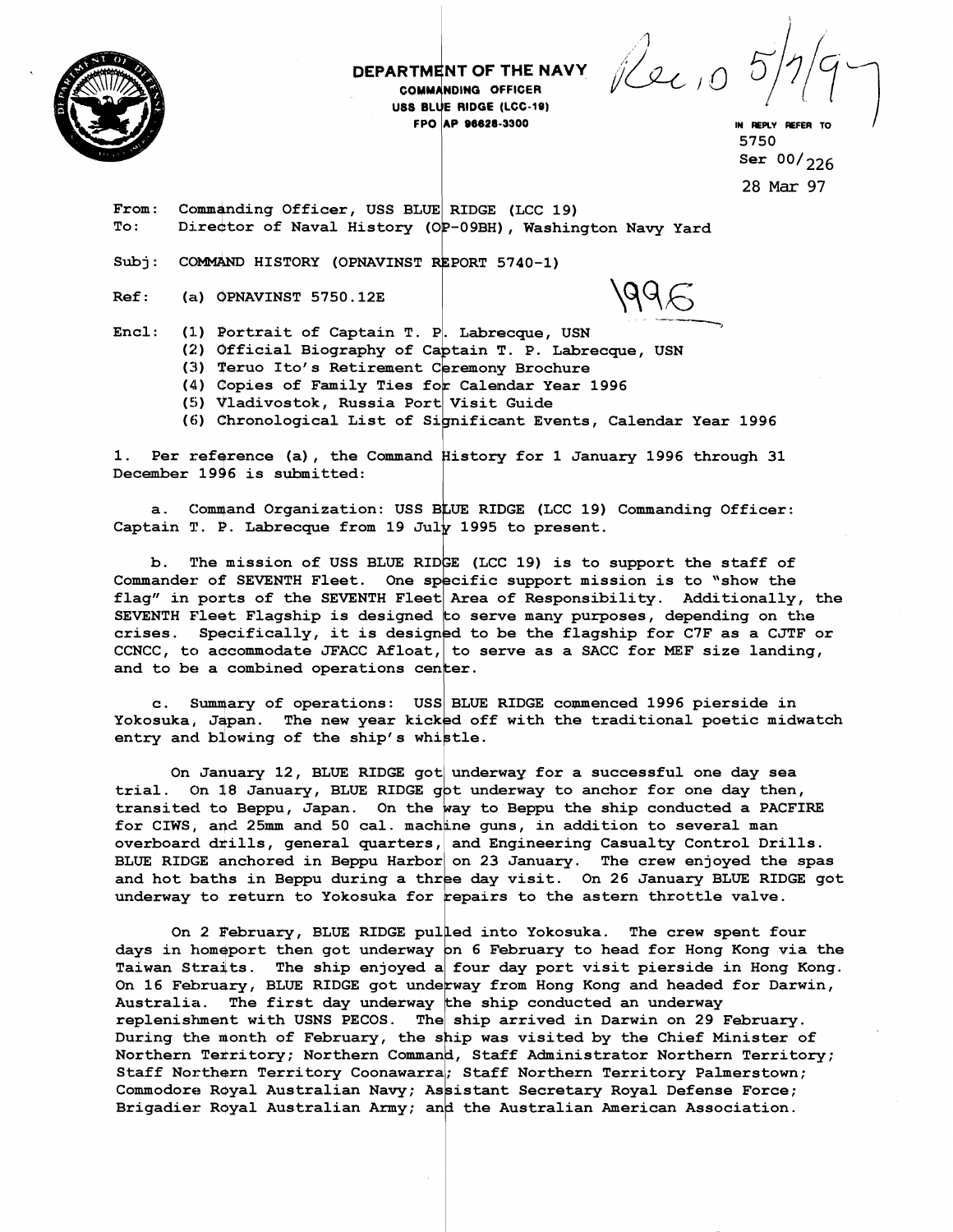## $Subi:$  COMMAND HISTORY (OPNAVINST REPORT 5740-1)

The ship got underway from Darwin, Australia on 4 March. On 11 March, the ship arrived in Jakarta, Indonesia. On 14 March, the ship got underway and headed for Sembawang, Singapore $\big|$ via the Singapore Straits. The ship moored in Sembawang on 22 March and was able to have a 5 day availability while inport. On 26 March, the ship got underway and headed back to Yokosuka to begin the Selected Restricted Availability 28. Throughout the month of March, BLUE RIDGE trained intensely for the scheduled Operation Propulsion Plant Examination in the beginning  $\mathsf{d} \mathsf{f}$  April. Due to plant casualties the exam was cancelled.

On 5 April, the ship returned to Yokosuka. **On** 22 April, Selected Restricted Availability 28 officially began. The month of April saw the following VIPs visit BLUE RIDGE: Sh'p Repair Facility; Mr. Navy; Battle Force Seventh Fleet; religious ministries, Amphibious Force Seventh Fleet; USS INDEPENDENCE; Naval Forces Japan; Fleet Activities Yokosuka; Public Works Center; and Submarine Force Seventh  $|$  Fleet.

Through the month of May the ship pressed on through the Selected Restricted Availability. BLUE RIDGE conducted daily fire drills and frequent security alert drills. The month of May saw the following distinguished guests visit BLUE RIDGE: Commander Fleet Activities, Yokosuka; Deputy CINCPACFLT; Submarine Force Seventh Fleet; and Principal Deputy Assistant<br>Secretary of the Navy.

On 11 June, BLUE RIDGE set sail to test out the repairs completed during Selected Restricted Availability 28. The two day sea trials and Tiger Cruise went well and was enjoyed by family members and friends. From the 13th through 16th BLUE RIDGE remained inport Yokosuka. On the morning of the 17th BLUE RIDGE departed Yokosuka, in fog, and headed to Apra Harbor, Guam. Enroute BLUE RIDGE and the JMSDF ship Marakumo demonstrated leap frogs, flaghoist drill, and radio drills. June 17th through 20th BLUE RIDGE continued training the crew in ECC Drills, General Quarters, and gunfire exercises. Upon entering Guam, BLUE RIDGE practiced a Mediterranean Moor to simulate the type of mooring needed for the upcoming port visit to Vladivostok, Russia in July. BLUE RIDGE departed Guam on 24 June to head back to Yokosuka with a one day stop in Okinawa.

On 2 July, BLUE RIDGE arrived back in Yokosuka for a two week upkeep period in preparation for exercise ULCHI FOCUS LENS 96. On 22 July, BLUE RIDGE got underway and headed for Vladivostok, Russia to celebrate the<br>Russian's Navy 300th Anniversary. BLUE RIDGE arrived on the morning of the 26th. A Russian ship led BLUE RIDGE to a Mediterranean moor between ships from Japan, China, South Korea, and Russia. In Russia, BLUE RIDGE was visited by U.S Consulate General; Russian Navy Pacific Fleet; Staff Russian Navy Pacific Fleet; First Deputy Russian Navy Pacific Fleet; Staff First Deputy Russian Navy Pacific Fleet; CAPT Russian Navy; Pacific Border Guard; South Korea Naval Training Center; China Northern Fleet Navy; Escort Flotilla 2 Japanese Maritime Self Defense Force; Mayor of Vladivostok; China Northern Fleet; Pacific Fleet; and Governor of Vladivostok. On 30 July, BLUE RIDGE departed Russia and headed for Otaru, Japan.

 $\overline{2}$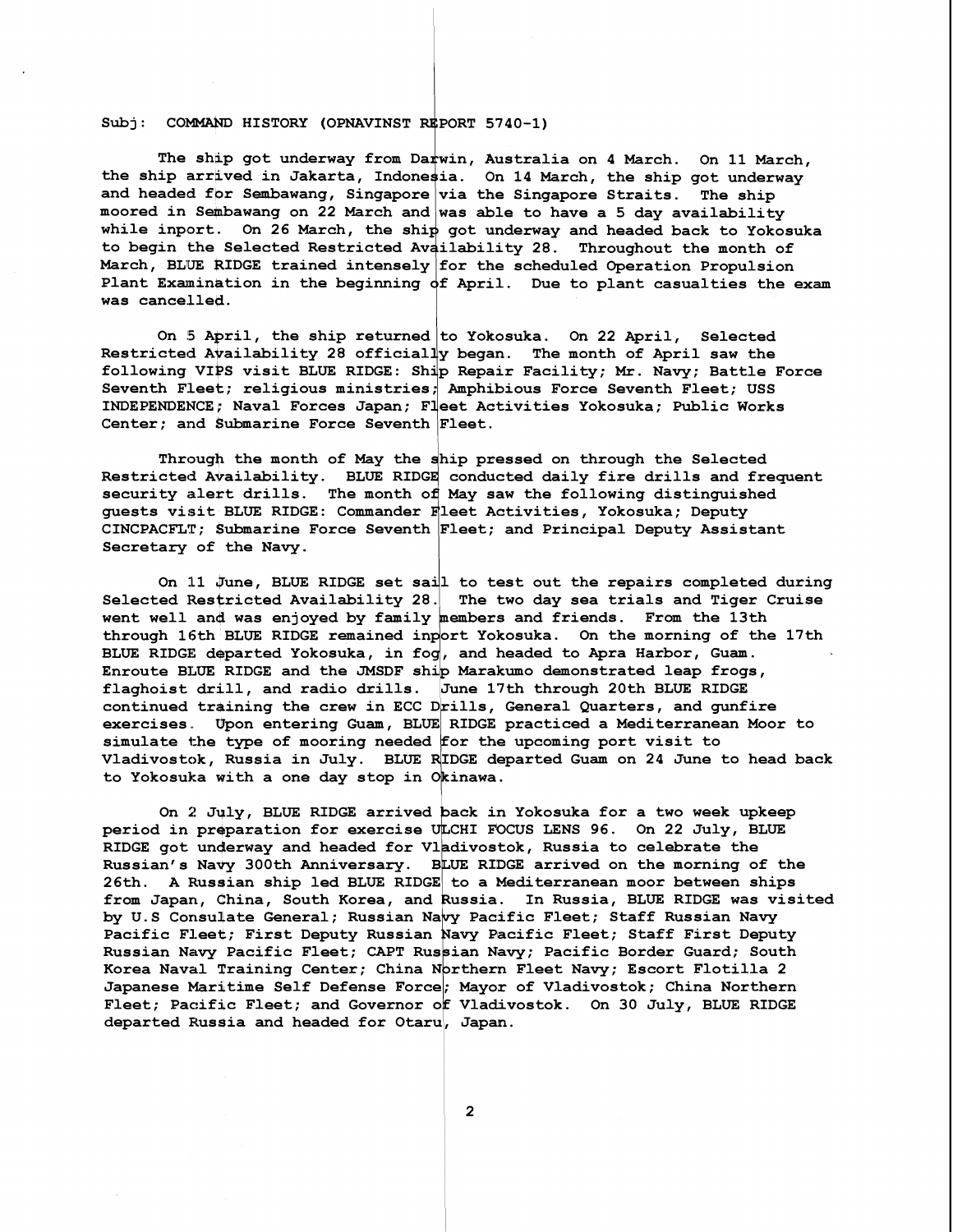Subj: COMMAND HISTORY (OPNAVINST REPORT 5740-1)<br>The three day transit to Otaru ended on 1 A<br>three day visit in Otaru and then continued on to The three day transit to Otaru ended on 1 August. The crew enjoyed a three day visit in Otaru and then continued on to Sasebo, Japan on 4 August. **Along the wav to Sasebo, a JMSDF sh p conducted leap frogs, radio drills, and**  a dry UNREP. The ship moored in Sasebo on 7 August. The expected three day visit was extended to a six day port visit due to a typhoon to the South. BLUE RIDGE got underway on 12 August heading for Okinawa, Japan to pick up embarkees for exercise ULCHI FOCUS LENS. The ship arrived in Okinawa on 15 August to refuel, pick up embarkees, then continue on to Chinhae, Korea. On **17 August, BLUE RIDGE arrived in Ch'nhae for a three day port visit. ULCHI**  FOCUS LENS officially began on 20 August. On the 20th, BLUE RIDGE got underway to a modified location in the Sea of Japan off the coast of South Korea. BLUE RIDGE conducted seven days of flight operations, man overboard drills, and engineering casualty control drills while off the coast of South Korea. On 27 August, BLUE RIDGE moored in Pusan, South Korea for two days **while exercise ULCHI FOCUS LENS continued. On 29 August, BLUE RIDGE got** underway and headed for Chinhae, South Korea. ULCHI FOCUS LENS officially **ended on 31 August. BLUE RIDGE moored for five hours in Chinhae for debarkation. BLUE RIDGE arrived in Okinawa on 2 September and completed the debarkation of the personnel from the exercise. Throughout the month of August, BLUE RIDGE was visited by Consulant General; Republic of Korea Fleet; Korean Sulmarine Flotilla Nine; Korean Flotilla Squadron Five;** RADM **Fussell;**  RADM **Cotton; Landing Force SEVENTH Fleet; Amphibious Force SEVENTH Fleet;**  Logistic Support Force SEVENTH Fleet**; Marine Forces Pacific; Combined Forces; and** ADM **Baggstt** , **USN (Ret** . ) .

BLUE RIDGE arrived back in Yokosuka earlier than planned on 4 September to prepare for Commander SEVENTH Fleet Change of Command Ceremony and Selected Restricted Availability 29. The ceremony took place on 13 September. The month of September brought the following disinguished quests: Naval Surface Force Pacific Fleet; Patrol and Reconnaissance Force SEVENTH Fleet; Patrol Wings Pacific Fleet; Pacific Fleet Chaplain; USS JOHN S. McCAIN; Landing Force SEVENTH Fleet; Battle Forces SEVENTH Fleet; Submarine Forces Pacific Fleet; Japanese Self Defense Fleet; VADM Japanese Maritime Self Defense Force; Ship Repair Facility; Fleet Activities Yokosuka; Commander Naval Forces Japan; Pacific Fleet; Amphibious Force Seventh Fleet; and Submarine Force Seventh **Fleet.** 

**Selected Restricted Availabili y 29 continued throughout the month of**  October. The crew began intensive training for the upcoming Light-Off Assessment by performing daily fire drills and training. The ship also was able to say farewell to the RLPA tower and hello to a new forward masthead **light. Throqghout the month the fol owing distinguished guests visited BLUE RIDGE: Subma&ine Force SEVENTH Fleet; Amphibious Force SEVENTH Fleet; Ship Repair Faczility; Commander Naval For es Japan; and Fleet Activities Yokosuka.** 

to only three weeks away. The crew went to three sections to train twice a day for the fire drills. Afloat Training Group Western Pacific arrived on 19 November to drill and evaluate for three days. BLUE RIDGE successfully completed the training evolution and promptly got underway on 26 November for sea trials. Once back in port, BLUE RIDGE closed out Selected Restricted Availability 29 on 1 December. The following day BLUE RIDGE got underway for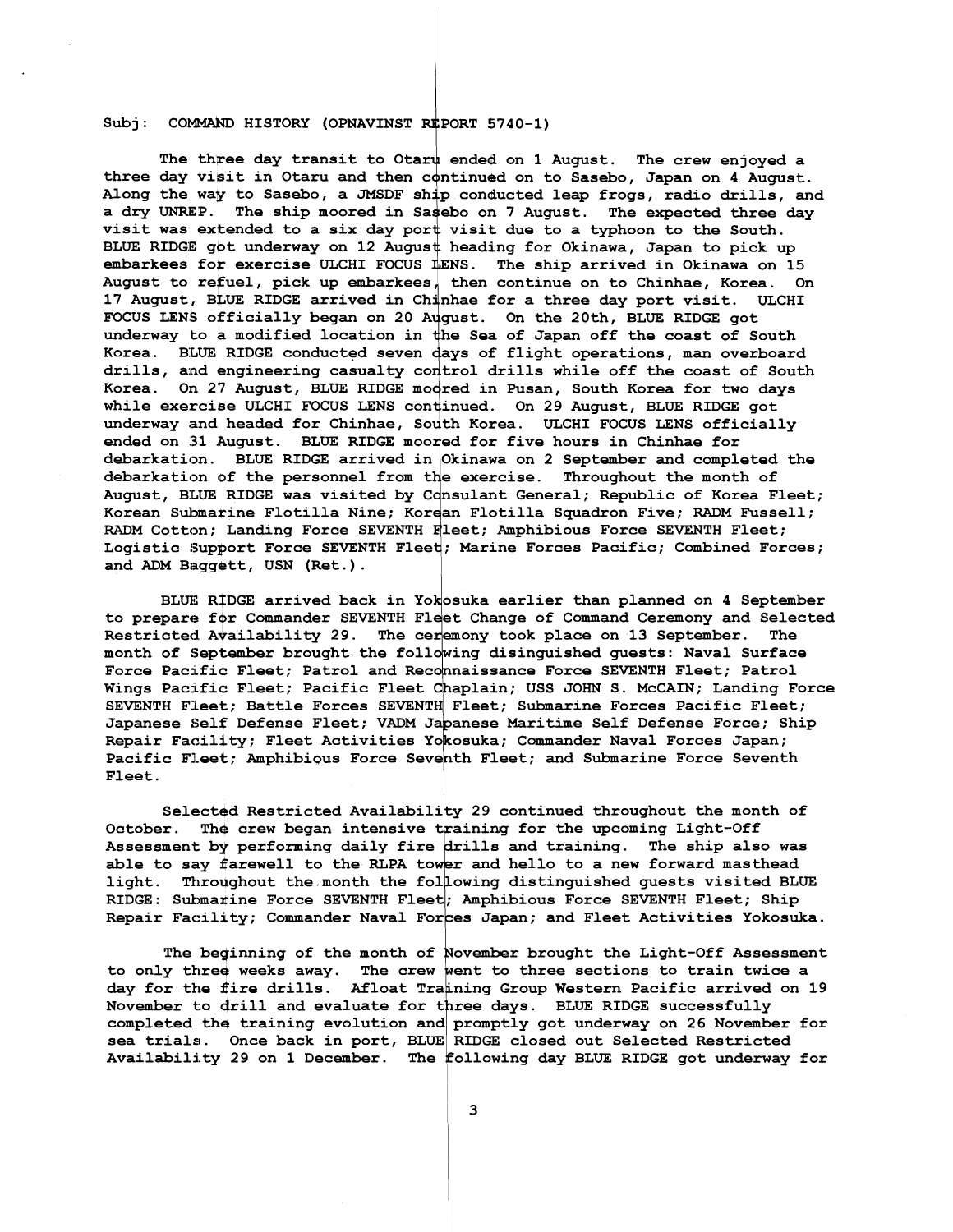Subj: COMMAND HISTORY (OPNAVINST REPORT 5740-1)<br>its last port visit for calendar year 1996. On the four day transit to Hong Kong, BLUE RIDGE conducted ECC drills and General Quarters. While in port Hong Kong, BLUE RIDGE hosted a big top for dignitaries in the area. On 10 December, BLUE RIDGE headed back to Yokosuka to begin the Holiday upkeep. On 20 December, BLUE RIDGE hosted a retirement ceremony for Mr. Teruo Ito for 44 years of service at Yokosuka's Ship's Repair Facility, and as BLUE RIDGE's SRA superintendent for 17 years. BLUE RIDGE remained in port for the rest of the **Holiday seasgn.** 

4

AAM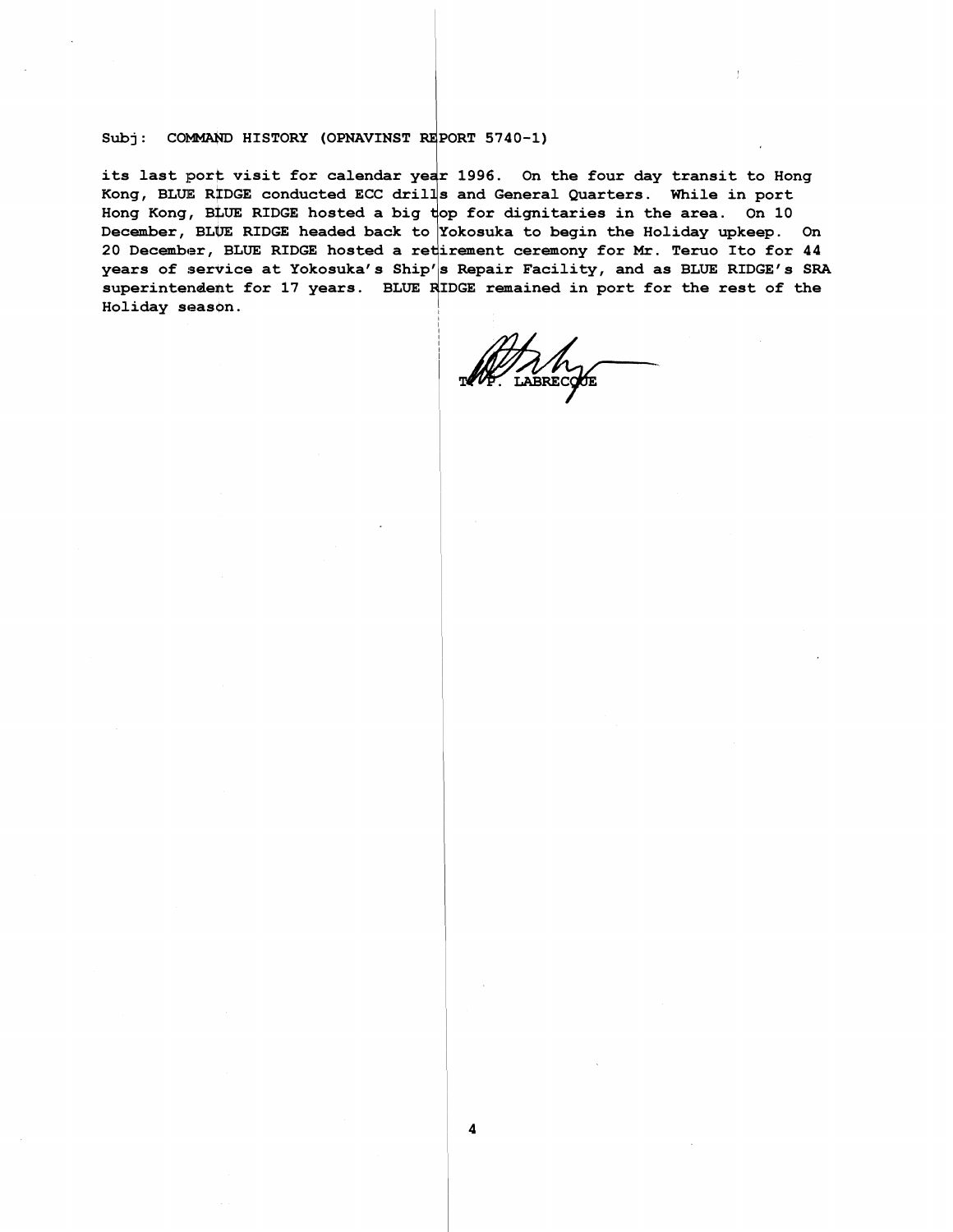Chronological List of Significant Events, Calendar Year 1996

L.

|                | $1 - 17$ January - SRA 27. |                                                                                                         |  |
|----------------|----------------------------|---------------------------------------------------------------------------------------------------------|--|
| 12.            | January - Seatrials.       |                                                                                                         |  |
| 18             |                            | January - Anchored Tokyo Wan.                                                                           |  |
|                |                            | 19 - 22 January - Enroute Beppu, Japan.                                                                 |  |
|                |                            | 26 - 01 Jan-Feb - Enroute to Yokosuka, Japan. Exercise Keen Edge.                                       |  |
|                | $2 - 5$ February - Upkeep. |                                                                                                         |  |
|                |                            | $6 - 15$ February - Enroute to Hong Kong.                                                               |  |
|                |                            | 16 - 28 February - Enroute to Darwin, Australia.                                                        |  |
| 19.            |                            | February - ADM Clemins $fly$ on Cebu, PI.                                                               |  |
|                | 29 - 3 Feb-Mar             | - Inport Darwin, Australia.                                                                             |  |
|                | 4 - 10 March               | - Enroute to Jakarta, Indonesia.                                                                        |  |
|                | 11 - 13 March              | - Inport Jakarta, Indonesia.                                                                            |  |
|                | 14 - 21 March              | - Enroute to Sembawang, Singapore.                                                                      |  |
|                | 22 - 25 March              | - Inport Sembawang, Singapore.                                                                          |  |
|                |                            |                                                                                                         |  |
|                |                            | 26 - 4 Mar-Apr - Enroute to Yokosuka.<br>5 - 10 Apr-Jun - Inport Yokosuka.<br>22 - 13 Apr-Jun - SRA 28. |  |
|                |                            |                                                                                                         |  |
| 11 - 12 June   |                            | - Sea trial/ Tiger Cruise.                                                                              |  |
| $14 - 16$ June |                            | - Inport Yokosuka.                                                                                      |  |
| 16 - 30 June   |                            | - Exercise Tempo Brave                                                                                  |  |
|                | 17 - 20 June               | - Enroute Apra Harbor, Guam.                                                                            |  |
|                | 21 - 22 June               | - Inport Guam.                                                                                          |  |
| 23 - 28 June   |                            | - Enroute Okinawa, Japan.                                                                               |  |
| 29.            | June                       | - Inport Okinawa, Japan                                                                                 |  |
|                | $30 - 1$ Jun-Jul           | - Enroute Yokosuka                                                                                      |  |
| $2 - 22$ July  |                            | - Inport Yokosuka                                                                                       |  |
| $22 - 26$ July |                            | - Enroute Vladivostok, Russia                                                                           |  |
| 26 - 30 July   |                            | - Inport Vladivostok, Russia                                                                            |  |
| 30 - 31 July   |                            | - Enroute Otaru, Japan                                                                                  |  |
|                | $31 - 4$ Jul-Aug           | - Inport Otaru, Japan                                                                                   |  |
|                | $1 - 10$ August            | - JMSDF Sister ship cruise                                                                              |  |
|                | 4 - 7 August               | - Enroute Sasebo, Japan                                                                                 |  |
|                | 7 - 10 August              | - Inport Sasebo, Japan                                                                                  |  |
|                | 10 - 11 August             | - Enroute Okinawa, Japan                                                                                |  |
|                | 12 - 14 August             | - Inport Okinawa, Japan                                                                                 |  |
|                | 14 - 16 August             | - Enroute Chinhae, Korea                                                                                |  |
|                | 16 - 20 August             | - Inport Chinhae, Korea                                                                                 |  |
|                |                            | 20 - 27 August - Enroute Pusan, Korea                                                                   |  |
| 20             | August                     | - Commenced ULCHI FOCUS LENS                                                                            |  |
| 27 - 29 August |                            | - Inport Pusan, Korea                                                                                   |  |
| 30             | August                     | - Completed ULCHI FOCUS LENS                                                                            |  |
|                | 29 - 31 August             | - Enroute Chinhae, Korea                                                                                |  |
| 31             | August                     | - Inport Chinhae, Korea                                                                                 |  |
| $31 -$         | 3 Aug-Sep                  | - Enroute Okinawa, Japan                                                                                |  |
| $\mathbf{2}$   |                            | September - Inport Okinawa, Japan                                                                       |  |
|                |                            | 2 - 4 September - Enroute Yokosuka                                                                      |  |
|                | $4 - 26$ Sep-Nov           | - Inport Yokosuka, SRA-29                                                                               |  |
| 13             |                            | September - C7F Change of Command                                                                       |  |
|                | $19 - 21$ November         | - Light Off Assessment                                                                                  |  |
|                | 26 - 27 November           | - Sea trials                                                                                            |  |
| 28 –           | 2 Nov-Dec                  | - Inport Yokosuka                                                                                       |  |

 $\mathcal{A}^{(1)}$